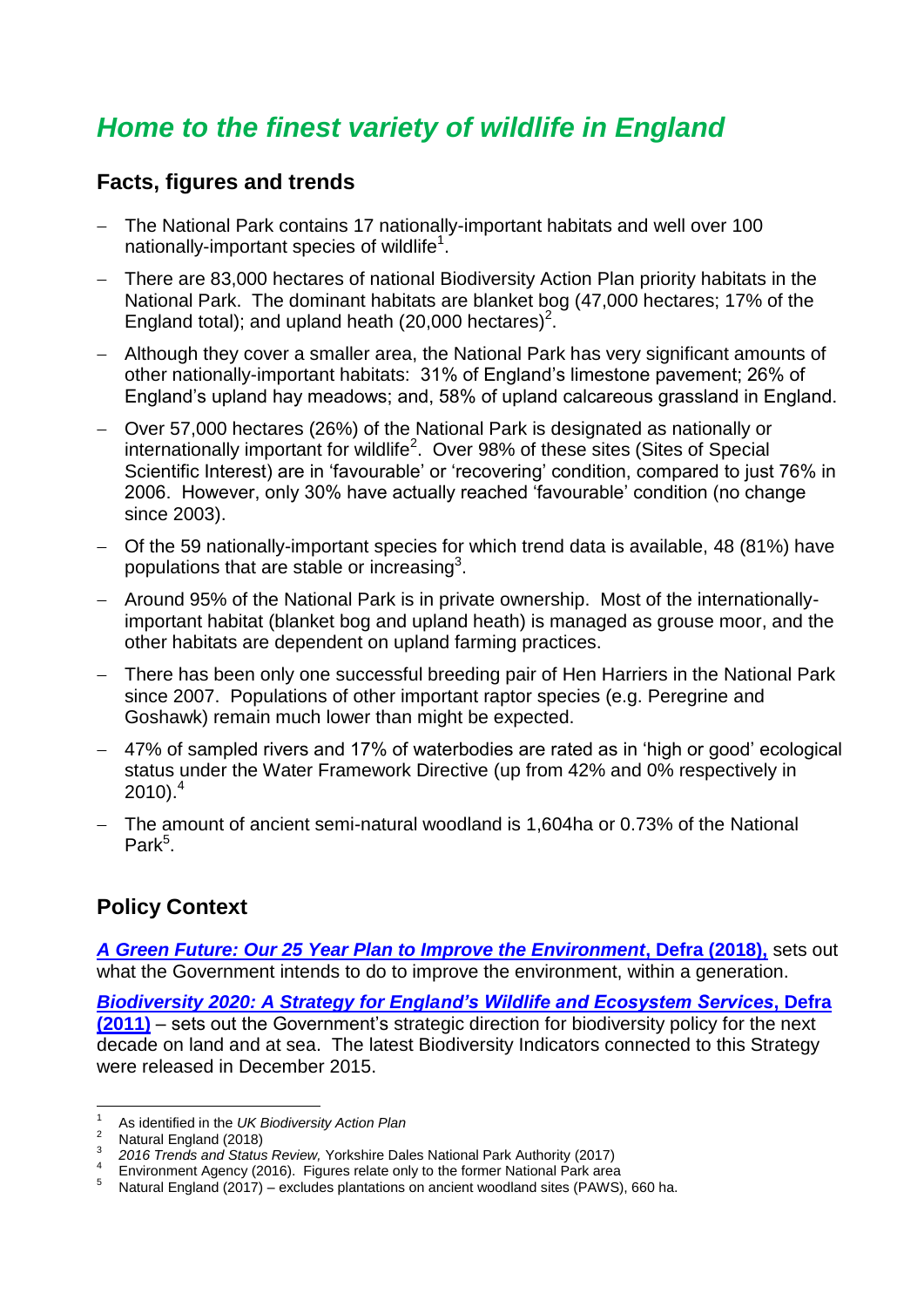*Nature in the Dales: 2020 Vision***[, Yorkshire Dales Biodiversity Forum \(2011\)](http://www.natureinthedales.org.uk/bap)** – the Local Biodiversity Action Plan for the National Park.

*[8-Point Plan for England's National Parks](https://www.gov.uk/government/uploads/system/uploads/attachment_data/file/509916/national-parks-8-point-plan-for-england-2016-to-2020.pdf)***, Defra (2016)** sets out the Government's ambitions to create thriving natural environments in National Parks.

*[European Water Framework Directive](http://ec.europa.eu/environment/pubs/pdf/factsheets/wfd/en.pdf)* – provides a legislative framework for improving the ecological value of the water environment, including fresh surface water and groundwater. Particularly aims to deal with diffuse pollution issues.

*[Yorkshire Dales Local Plan](https://yorkshiredales.npuk-wp.uk/wp-content/uploads/sites/13/2019/06/Yorkshire-Dales-National-Park-Local-Plan-2015-30.pdf) (YDNPA 2016)* - sets out policies for development that will continue to safeguard the 'special qualities', including important wildlife, that make the National Park distinctive.

*National Pollinator Strategy***[: for bees and other pollinators in England, Defra \(2015\)](https://assets.publishing.service.gov.uk/government/uploads/system/uploads/attachment_data/file/474386/nps-implementation-plan.pdf)** – The Government strategy "to protect pollinating insects which support our food production and the diversity of our environment" 2014 – 2024.

*[Protecting Plant Health: A Plant Biosecurity Strategy for Great Britain, Defra \(2014\)](https://assets.publishing.service.gov.uk/government/uploads/system/uploads/attachment_data/file/307355/pb14168-plant-health-strategy.pdf)* – Overview of the activity that Defra and the devolved administrations are undertaking to improve plant biosecurity.

*Technical Paper***:** *[The metric for the biodiversity off-setting pilot in England](https://assets.publishing.service.gov.uk/government/uploads/system/uploads/attachment_data/file/69531/pb13745-bio-technical-paper.pdf)***, Natural [England \(2012\)](https://assets.publishing.service.gov.uk/government/uploads/system/uploads/attachment_data/file/69531/pb13745-bio-technical-paper.pdf)** - Biodiversity offsets are conservation activities that are designed to give biodiversity benefits to compensate for losses - ensuring that when a development damages nature (and this damage cannot be avoided or mitigated) new nature sites will be created. Where appropriate, biodiversity offsetting is an option available to developers to fulfil their obligations under the planning system's mitigation hierarchy.

*[Conservation 21: Natural England's conservation strategy for the 21](https://assets.publishing.service.gov.uk/government/uploads/system/uploads/attachment_data/file/562046/conservation-21.pdf)st Century***, [Natural England \(2016\)](https://assets.publishing.service.gov.uk/government/uploads/system/uploads/attachment_data/file/562046/conservation-21.pdf)** - How Natural England will work to protect England's nature and landscapes for people to enjoy and the ecosystem services they provide.

## **Issues**

- The National Park is bucking the national trend of decline in relation to several key species (red squirrel, curlew, dormouse). How can these notable successes be extended to a wider range of important species?
- Over 100 species were added to the Local Biodiversity Action Plan (LBAP) in 2012, and it is impractical to attempt to measure trends for every one. Government policy has moved away from BAPs with multiple 'Species Action Plans' towards landscapescale initiatives focusing on improving ecological networks and ecosystem functioning. A review is needed of the Priority Species included in the Dales BAP.
- There have been no successful breeding attempts by Hen Harriers in the National Park since 2007, and incidents of persecution of birds of prey continue. Setting aside any action at a national level (e.g. licensing system for grouse shooting), what could be done locally to make a tangible improvement in the number and variety of birds of prey?
- Uncertainty over the impacts of climate change, including: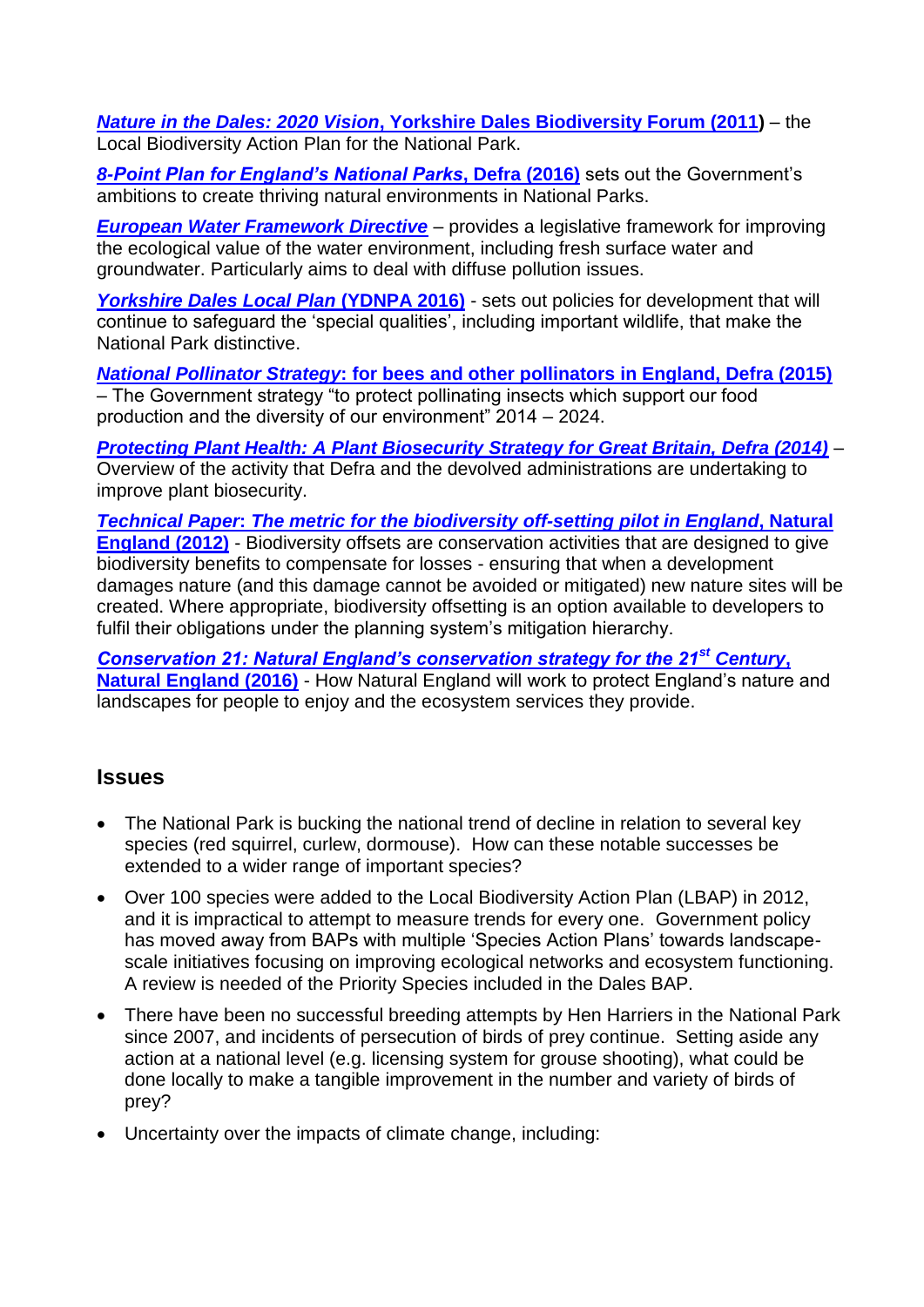- o changes in distribution and balance of species (both flora and fauna) due to rising year-round temperatures: species emigration (uphill or north) or extinction at certain sites (e.g. arctic juniper, red grouse); species immigration from south (e.g. comma butterfly);
- o increasing threat from non-native species, pests and diseases, notably ash dieback and phytophthora:
- $\circ$  in drier summers increased biological respiration and lower dissolved oxygen content in streams will affect river species (e.g. white-clawed crayfish, aquatic mosses, stoneflies).
- Many of the Park's most important habitats are the result of generations of management of the land through farming. With Brexit looming, what opportunities are there to develop new systems of support for upland farming that can deliver improvements to both the environment and economic viability?
- What role can other local businesses play in helping to conserve and enhance the special wildlife of the National Park, and how can the value of this wildlife be better used to support local businesses?
- The 'Parish Wildlife' Project has engaged 42 groups of local people and volunteers directly in wildlife conservation activity. What realistic scope is there to expand this approach any further – given that 95% of the land is privately-owned?
- Game management has an important role to play in preserving upland biodiversity, as well as delivering other environmental benefits. With the majority of the Park's moorland privately owned, maintaining upland heathland and blanket bog and populations of key bird species (Black Grouse, Red Grouse, upland waders etc) is likely to remain dependent upon the ability and motivation of landowners. How can grouse moor managers and public bodies work together to deliver wider biodiversity benefits in a way that is financially sustainable?
- The vast majority of the woodlands that are not in good condition have been damaged by grazing livestock, rabbits, deer or a combination of these. A programme of stockproofing of woodlands combined with rabbit and deer control would bring the majority of woodlands in the National Park into good condition. How could this be achieved?
- There is increasing emphasis on habitat networks to build resilience. Opportunities to strengthen the networks in the Dales have already been mapped. How can these opportunities be turned into action on the ground, and how can their impact be meaningfully measured?
- River water quality is amongst the best in England but still relatively poor. What more could be done to tackle the largest sources of pollution: soil erosion; nitrates/phosphates from agriculture; and, historical lead mine workings?
- The National Park holds some of the most comprehensive and detailed wildlife data in the country. Is that data being used effectively? Beyond collecting similar data for the new area of the National Park, what further information would be valuable?
- Ecologically-valuable road verges in the National Park are regularly damaged by being cut at the wrong time of year.